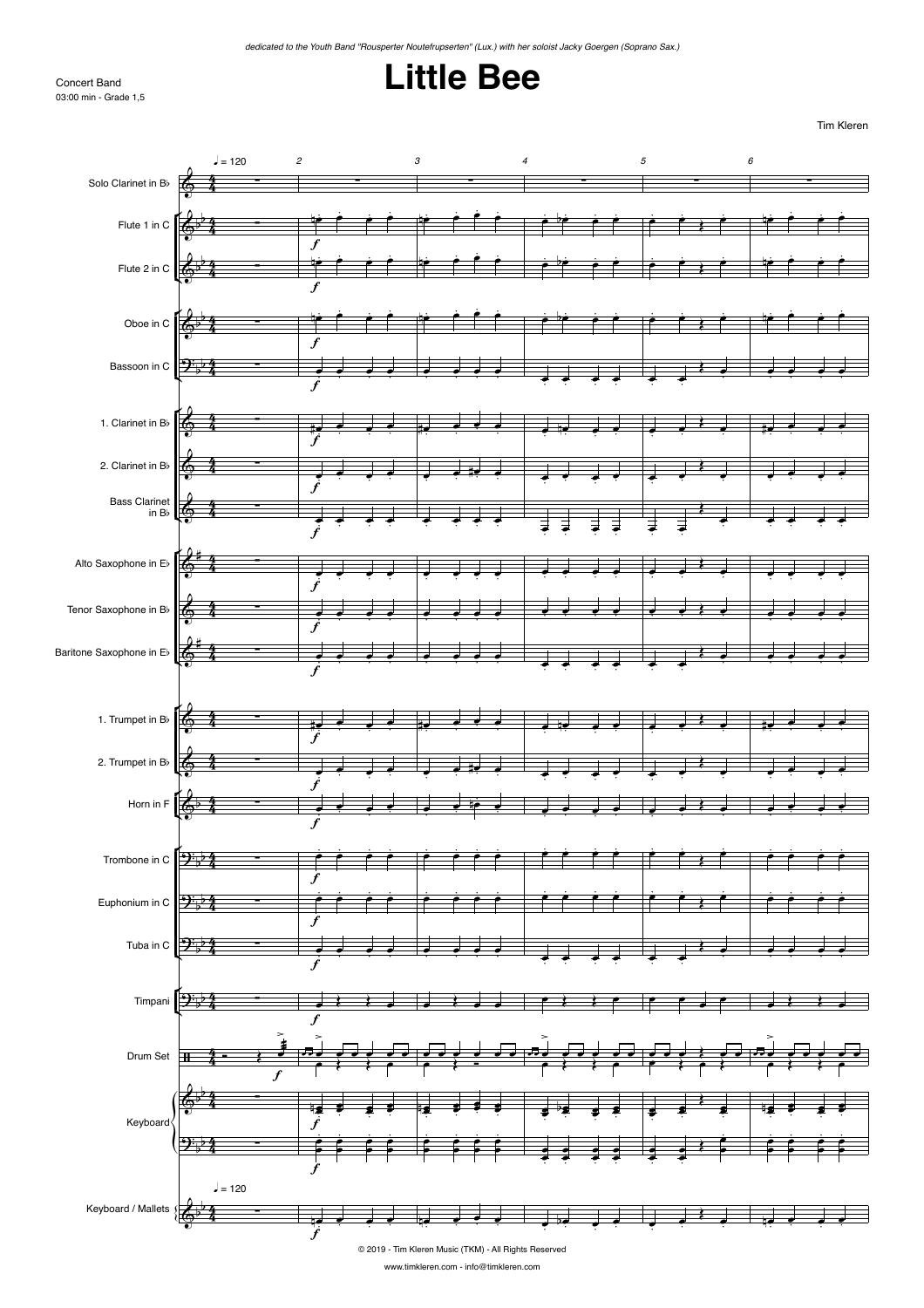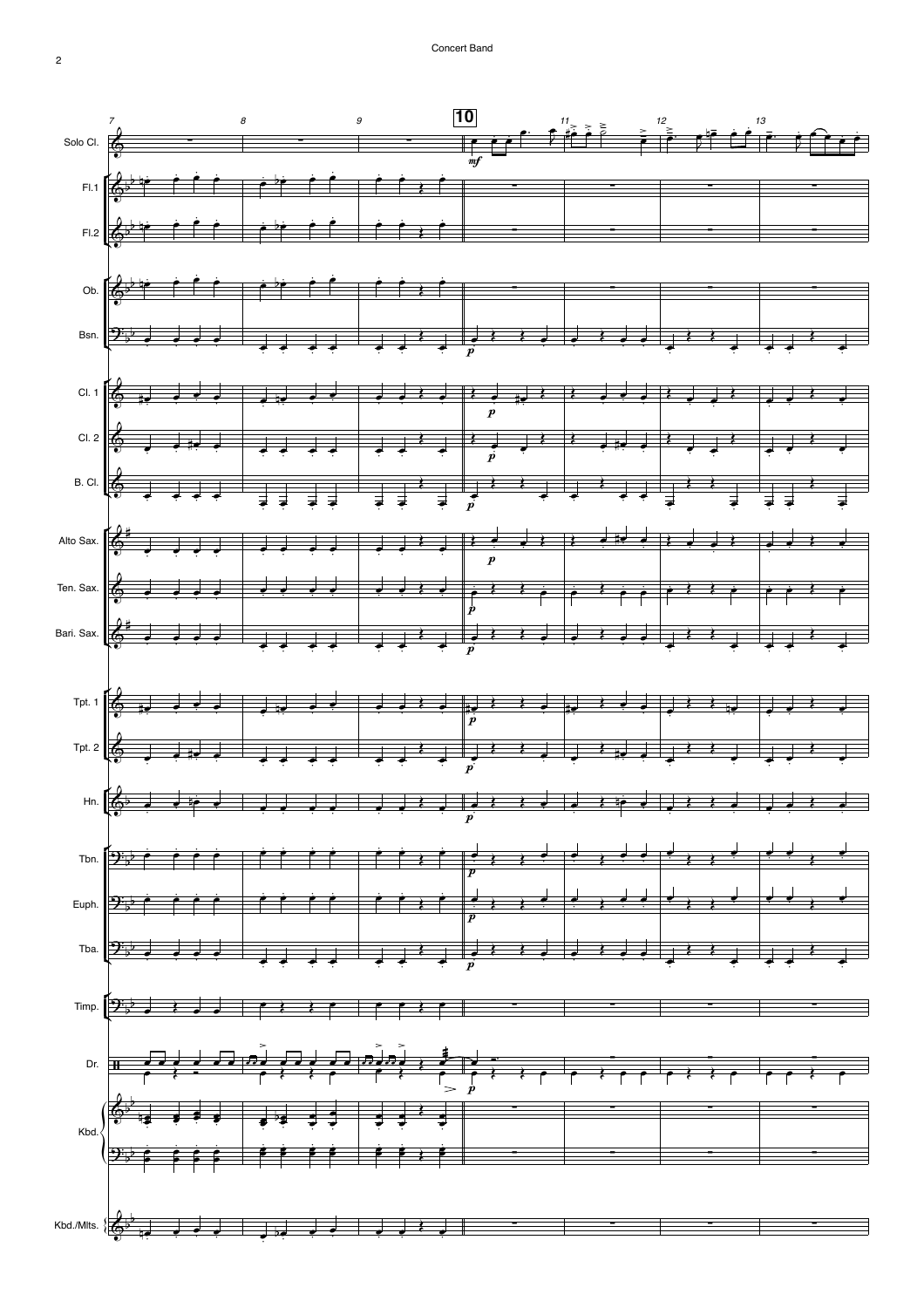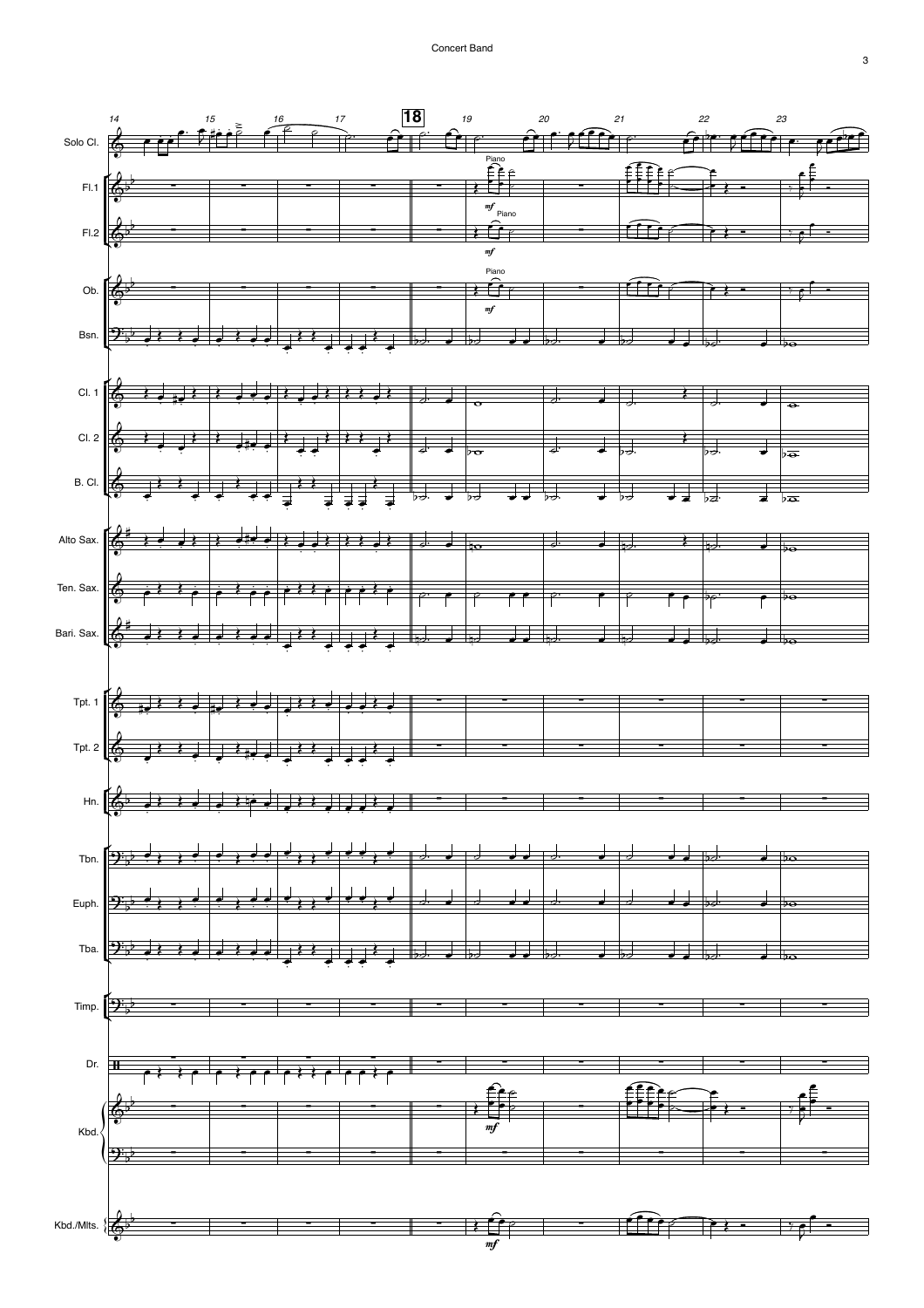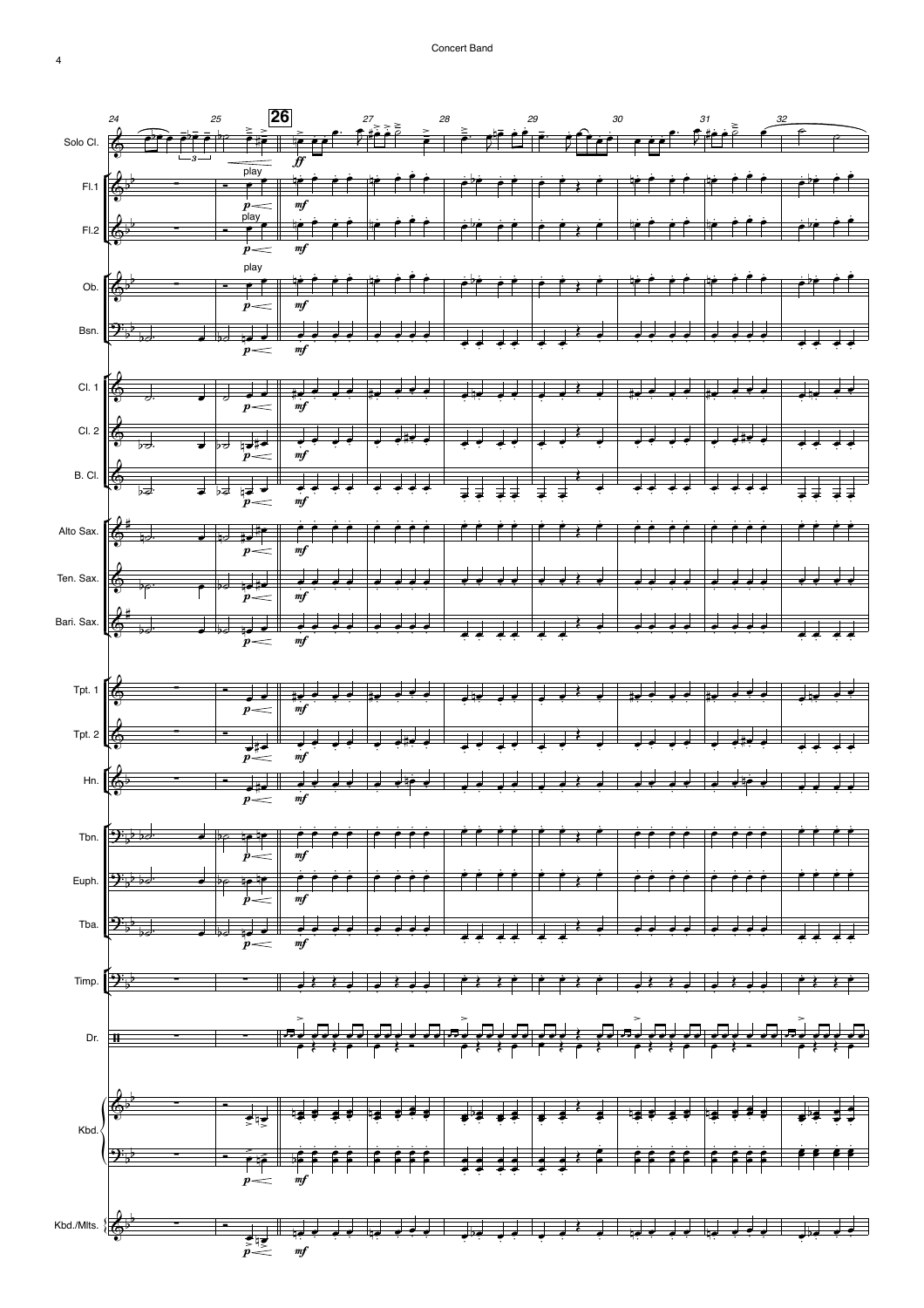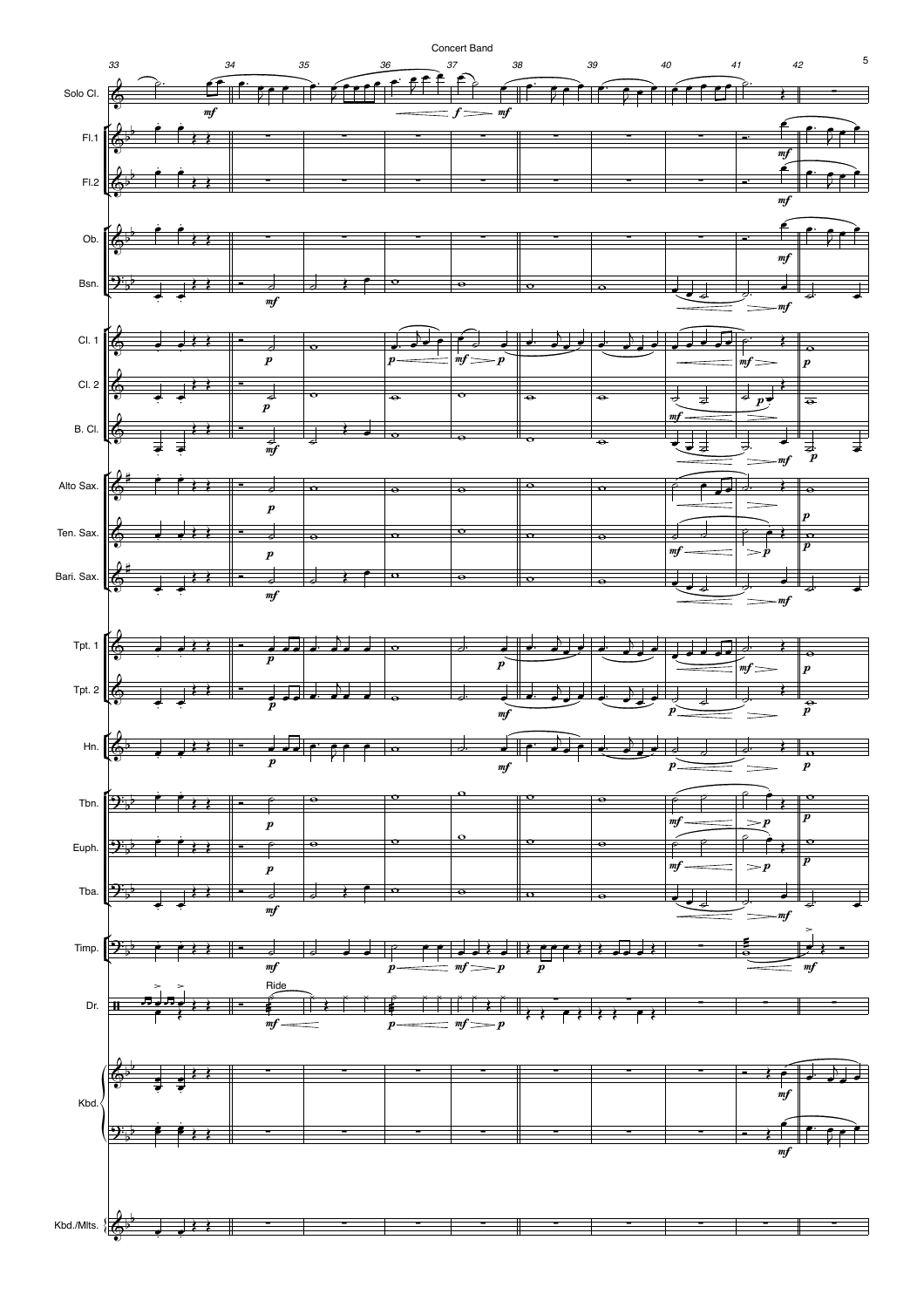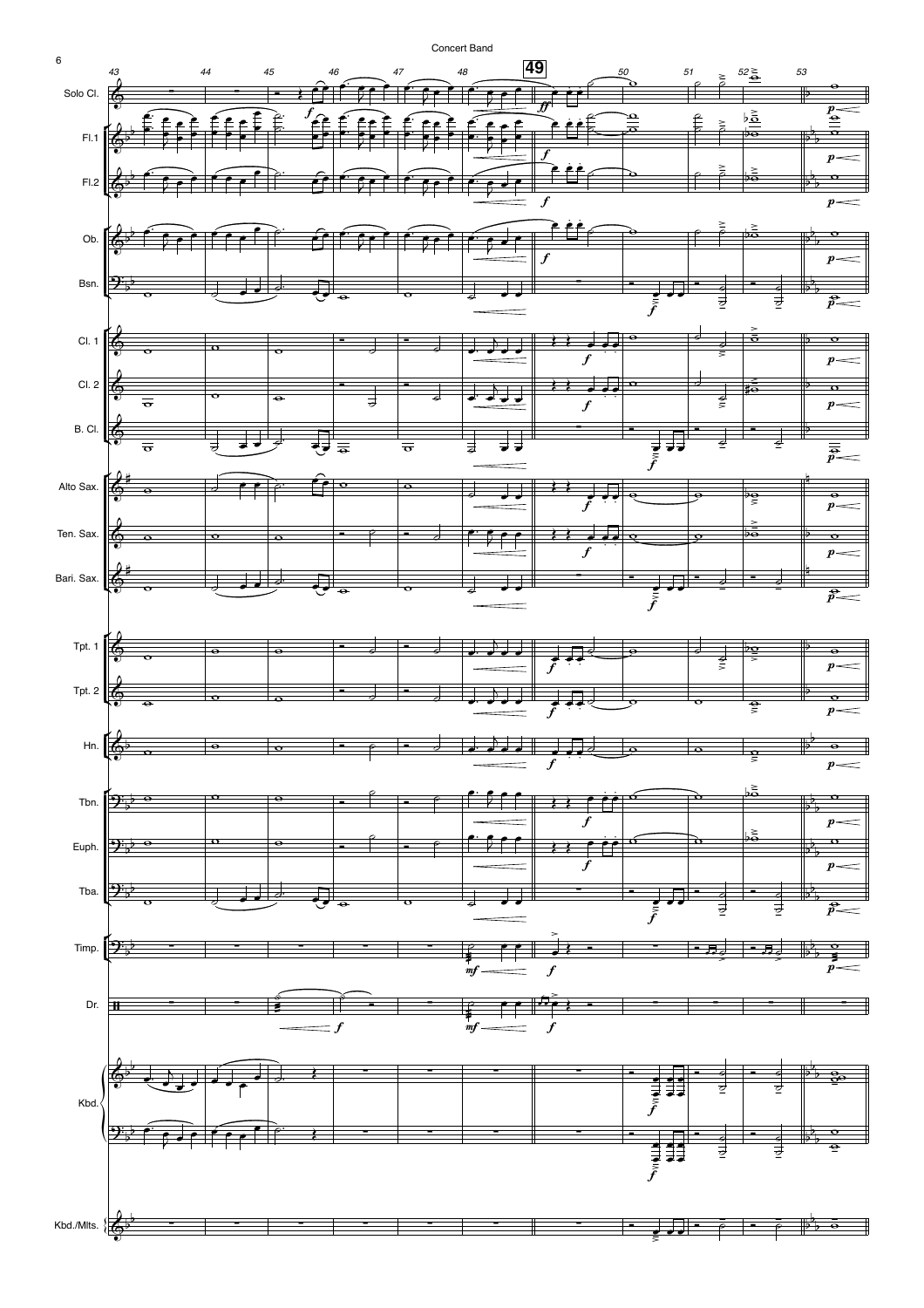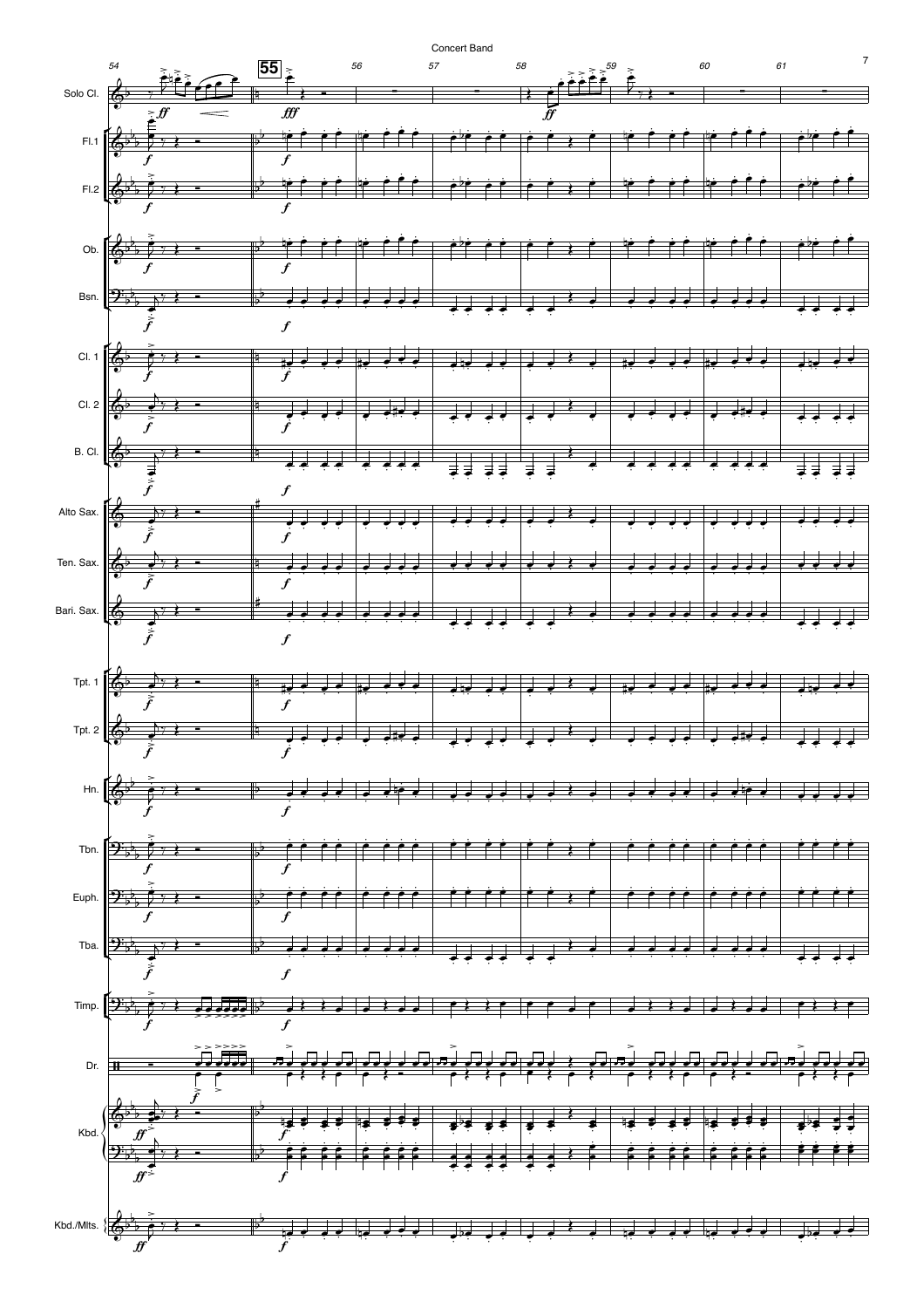![](_page_7_Figure_0.jpeg)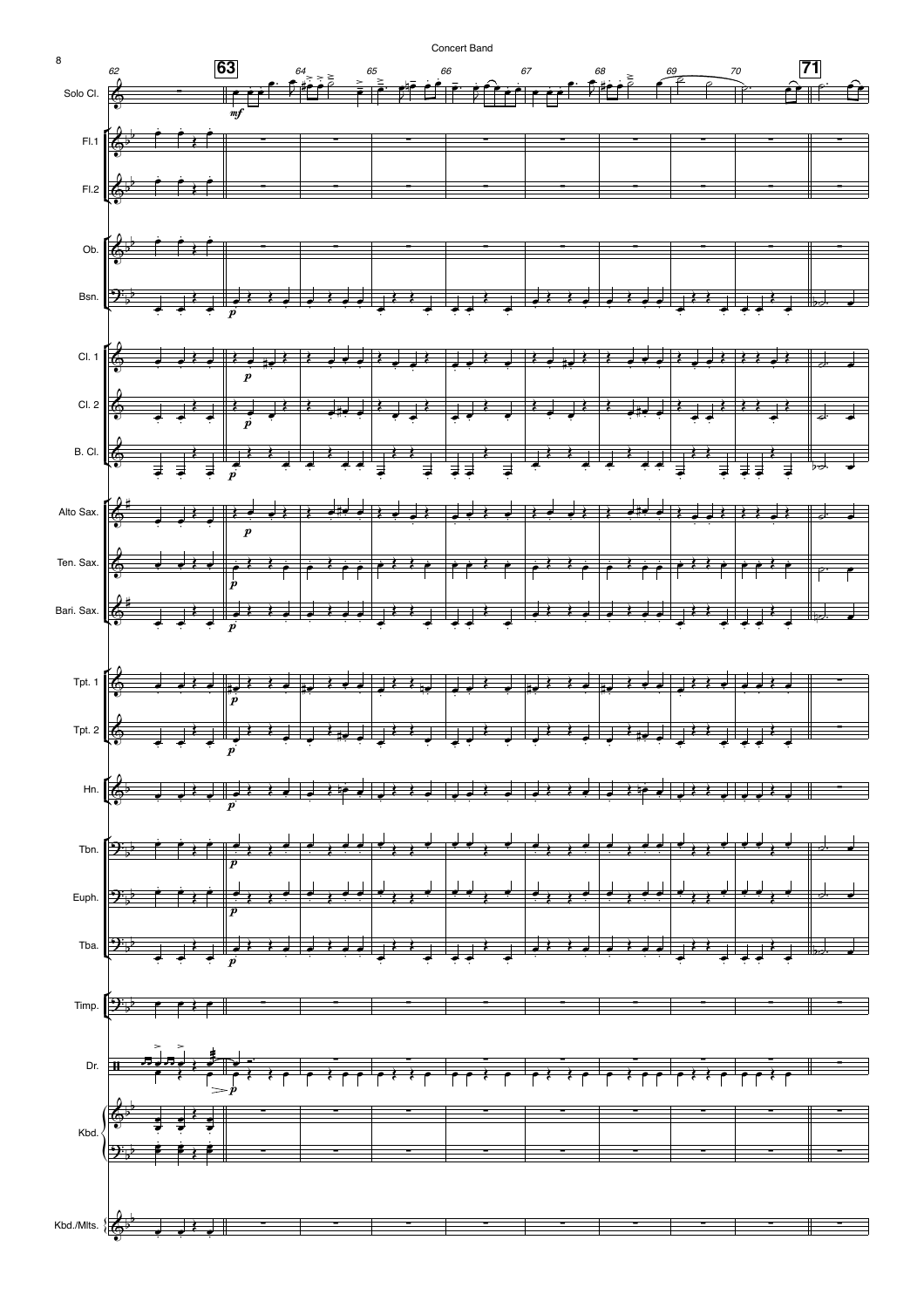![](_page_8_Figure_1.jpeg)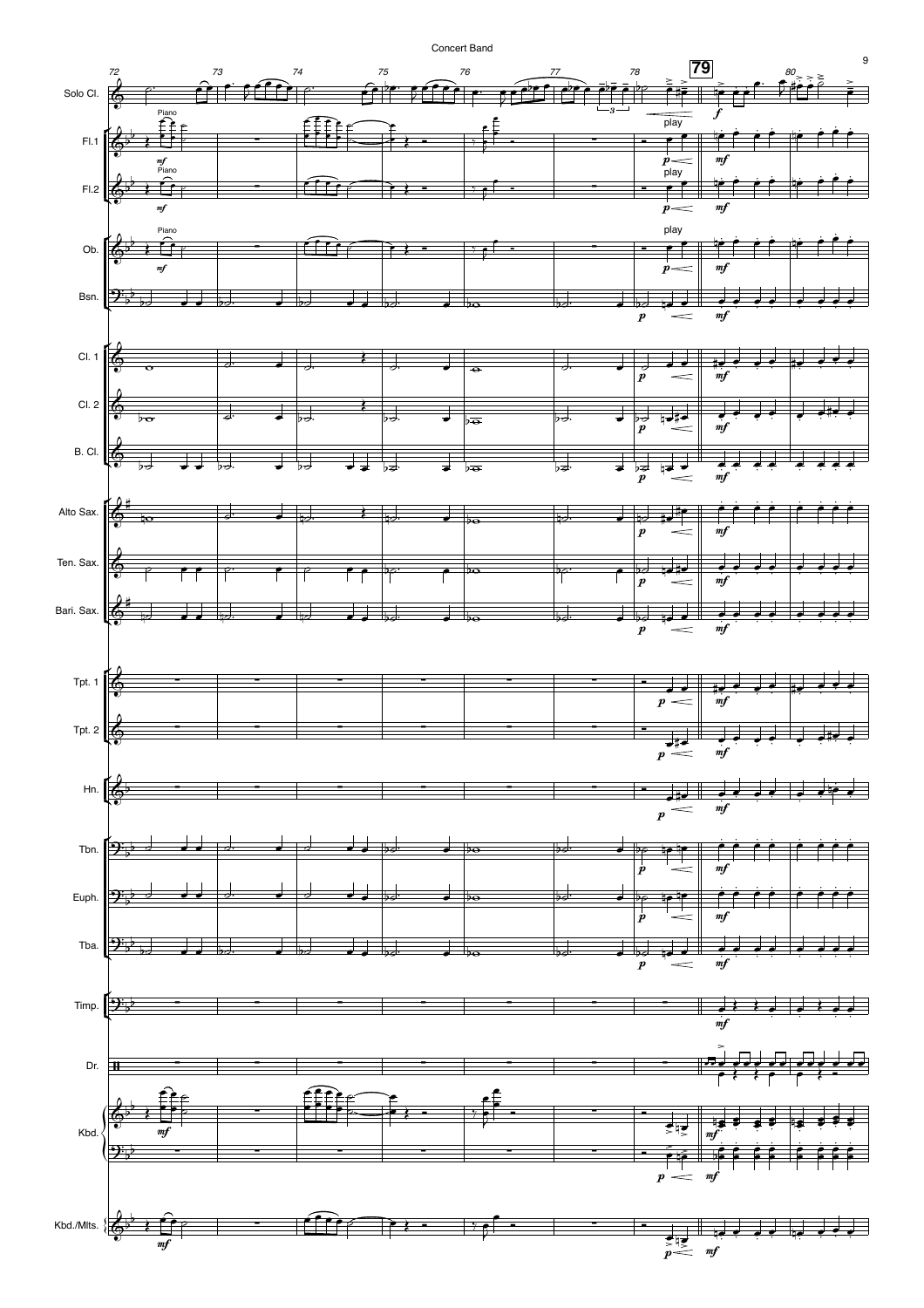Concert Band

![](_page_9_Figure_1.jpeg)